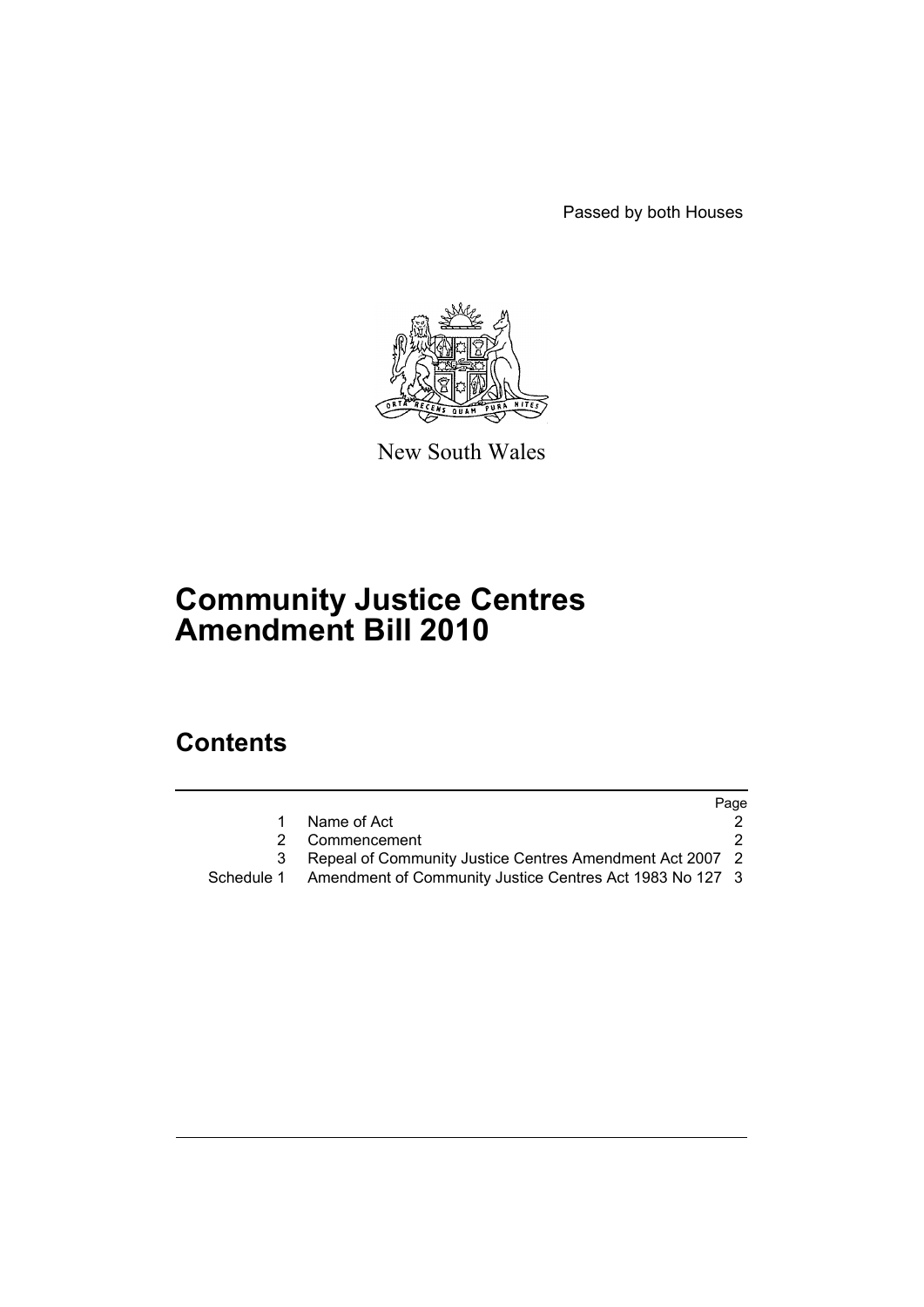*I certify that this public bill, which originated in the Legislative Assembly, has finally passed the Legislative Council and the Legislative Assembly of New South Wales.*

> *Clerk of the Legislative Assembly. Legislative Assembly, Sydney,* , 2010



New South Wales

## **Community Justice Centres Amendment Bill 2010**

Act No , 2010

An Act to make miscellaneous amendments to the *Community Justice Centres Act 1983*; and for other purposes.

*I have examined this bill and find it to correspond in all respects with the bill as finally passed by both Houses.*

*Assistant Speaker of the Legislative Assembly.*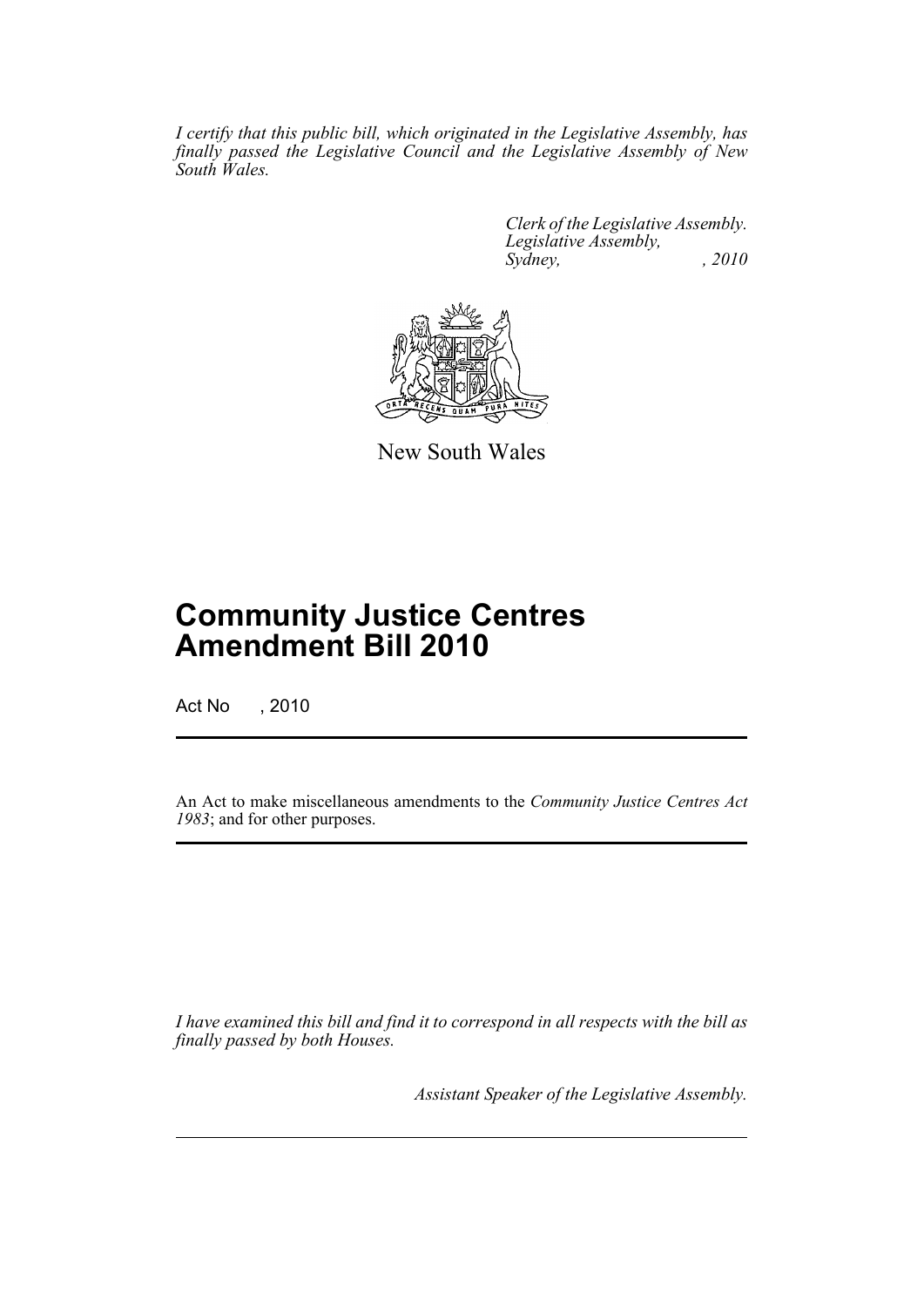## <span id="page-2-0"></span>**The Legislature of New South Wales enacts:**

**1 Name of Act**

This Act is the *Community Justice Centres Amendment Act 2010*.

<span id="page-2-1"></span>**2 Commencement**

This Act commences on the date of assent to this Act.

<span id="page-2-2"></span>**3 Repeal of Community Justice Centres Amendment Act 2007 No 70**

The *Community Justice Centres Amendment Act 2007* is repealed.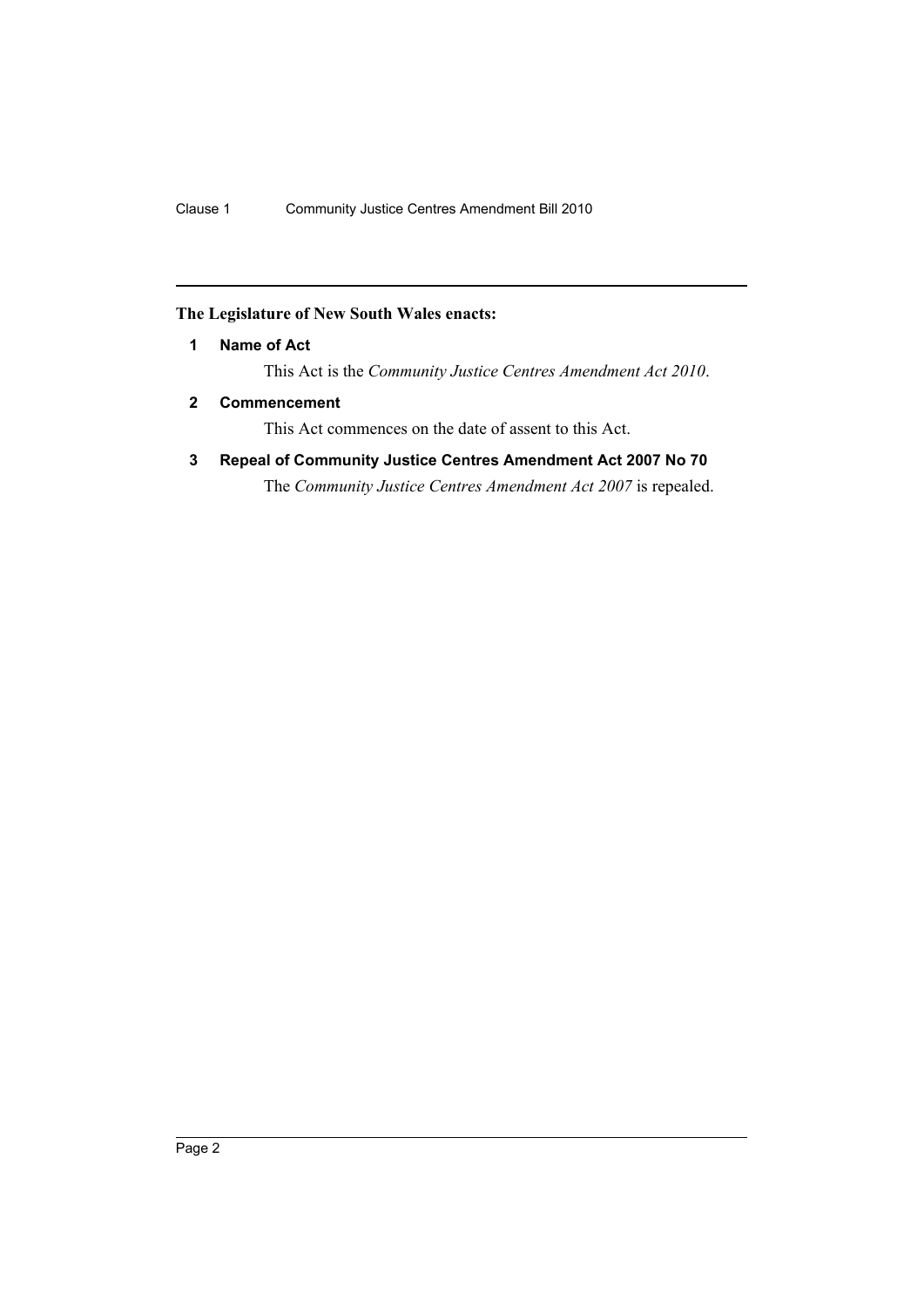Amendment of Community Justice Centres Act 1983 No 127 Schedule 1

## <span id="page-3-0"></span>**Schedule 1 Amendment of Community Justice Centres Act 1983 No 127**

## **[1] Section 4 Definitions**

Insert in alphabetical order in section 4 (1):

*Director-General* means the Director-General of the Department of Justice and Attorney General.

## **[2] Section 4 (1), definition of "mediation"**

Omit paragraph (b) of the definition. Insert instead:

(b) the bringing together of the parties to any dispute for that purpose, and

### **[3] Section 4 (1), definition of "mediator"**

Omit the definition. Insert instead:

#### *mediator* means:

- (a) the Director, or
- (b) a person for the time being holding office as a mediator under section 5.

## **[4] Section 4 (5)**

Insert after section 4 (4):

(5) Notes included in this Act do not form part of this Act.

### **[5] Part 2, Division 1**

Insert before Division 2:

### **Division 1 Mediators**

#### **5 Appointment of mediators**

- (1) The Director-General may, on the recommendation of the Director, appoint a person as a mediator for Community Justice Centres.
- (2) The *Public Sector Employment and Management Act 2002* does not apply to or in respect of the appointment of a mediator.

## **6 Terms of office**

Subject to this Division, a mediator holds office for the term, not more than 3 years, specified in the mediator's instrument of appointment, and is eligible for reappointment.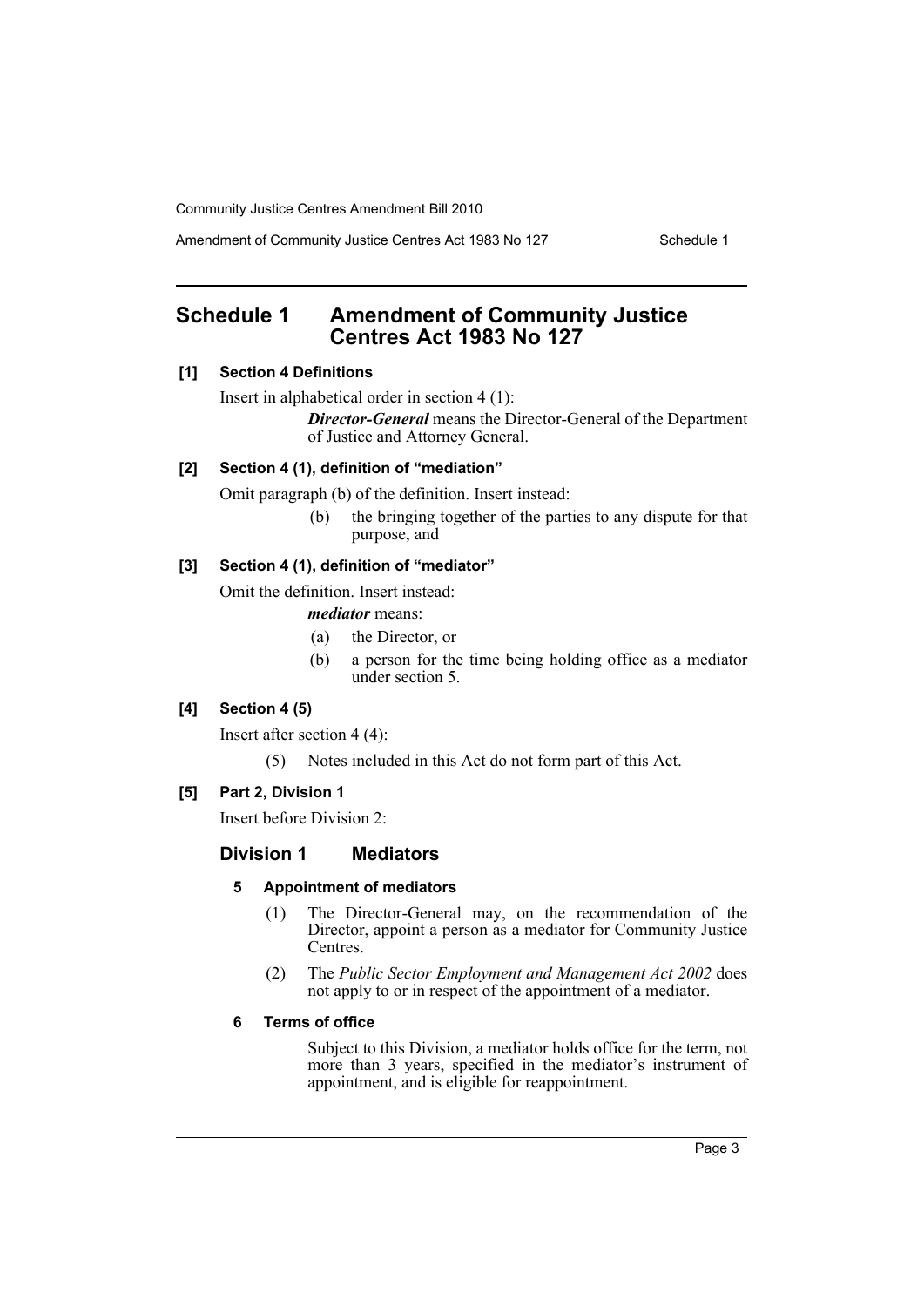Schedule 1 Amendment of Community Justice Centres Act 1983 No 127

#### **7 Remuneration**

A mediator is entitled to be paid the remuneration and allowances decided by the Director-General from time to time.

#### **8 Vacancy in office**

- (1) The office of a mediator becomes vacant if the mediator:
	- (a) dies, or
	- (b) completes a term of office and is not reappointed, or
	- (c) resigns the office by written instrument addressed to the Director-General, or
	- (d) becomes bankrupt, applies to take the benefit of any law for the relief of bankrupt or insolvent debtors, compounds with his or her creditors or makes an assignment of his or her remuneration for their benefit, or
	- (e) becomes a mentally incapacitated person, or
	- (f) is convicted in New South Wales of an offence that is punishable by imprisonment for 12 months or more or is convicted elsewhere than in New South Wales of an offence that, if committed in New South Wales, would be an offence so punishable.
- (2) The Director-General may remove a mediator from office at any time.

#### **[6] Sections 11 and 12**

Omit the sections. Insert instead:

**11 Staff**

The Director and the staff of Community Justice Centres are to be employed under and in accordance with Chapter 1A of the *Public Sector Employment and Management Act 2002*.

#### **[7] Sections 15 and 16**

Omit the sections.

#### **[8] Section 19 Use of certain words or letters**

Omit "person holding a current accreditation as a mediator under section 11" from section 19 (1A).

Insert instead "mediator".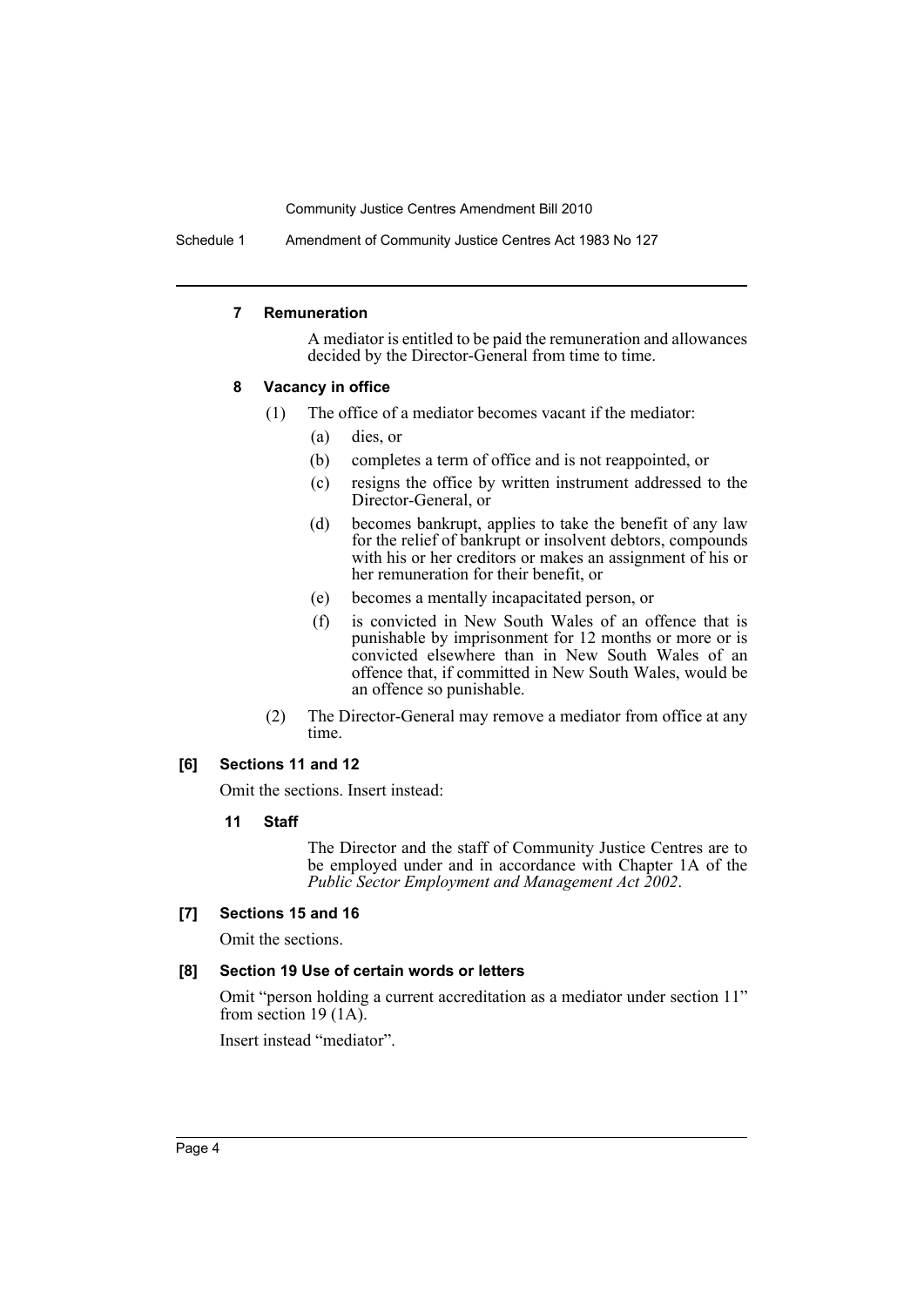#### **[9] Section 19 (1A)**

Omit "holds a current accreditation as a mediator". Insert "is a mediator".

#### **[10] Section 20A Provision of mandatory mediation services**

Omit "and without the consent of all of the parties to the dispute" from section  $20A(1)$ .

#### **[11] Section 20A (4) (a)**

Omit "except sections 23 (1) and (3), 27, 28 and 29".

Insert instead "except section 23 (1) and (3)".

#### **[12] Section 21 Conduct of mediation sessions**

Omit section 21 (4) and (5). Insert instead:

- (4) A party to a mediation session may be accompanied by or represented by another person.
- (5) The Director or the mediator conducting a mediation session may exclude a person (other than a party to the mediation session) from attending, or continuing to attend the mediation session if, in the Director's or mediator's opinion, the presence of the person may frustrate the purpose or conduct of the mediation session.

#### **[13] Section 23 Mediation to be voluntary**

Insert after section 23 (1):

**Note.** See, however, section 20A (4) (a) which provides that this subsection (and subsection (3)) does not apply to the mediation of a dispute referred to Community Justice Centres for mediation by an order of a court or tribunal.

#### **[14] Section 23 (3)**

Insert ", unless the parties agree in writing that the agreement is to be enforceable" after "body".

#### **[15] Section 25 Representation by agent**

Omit the section.

#### **[16] Section 28 Privilege**

Insert "or 29A" after "section 29 (2) (c)" in section 28 (6) (b).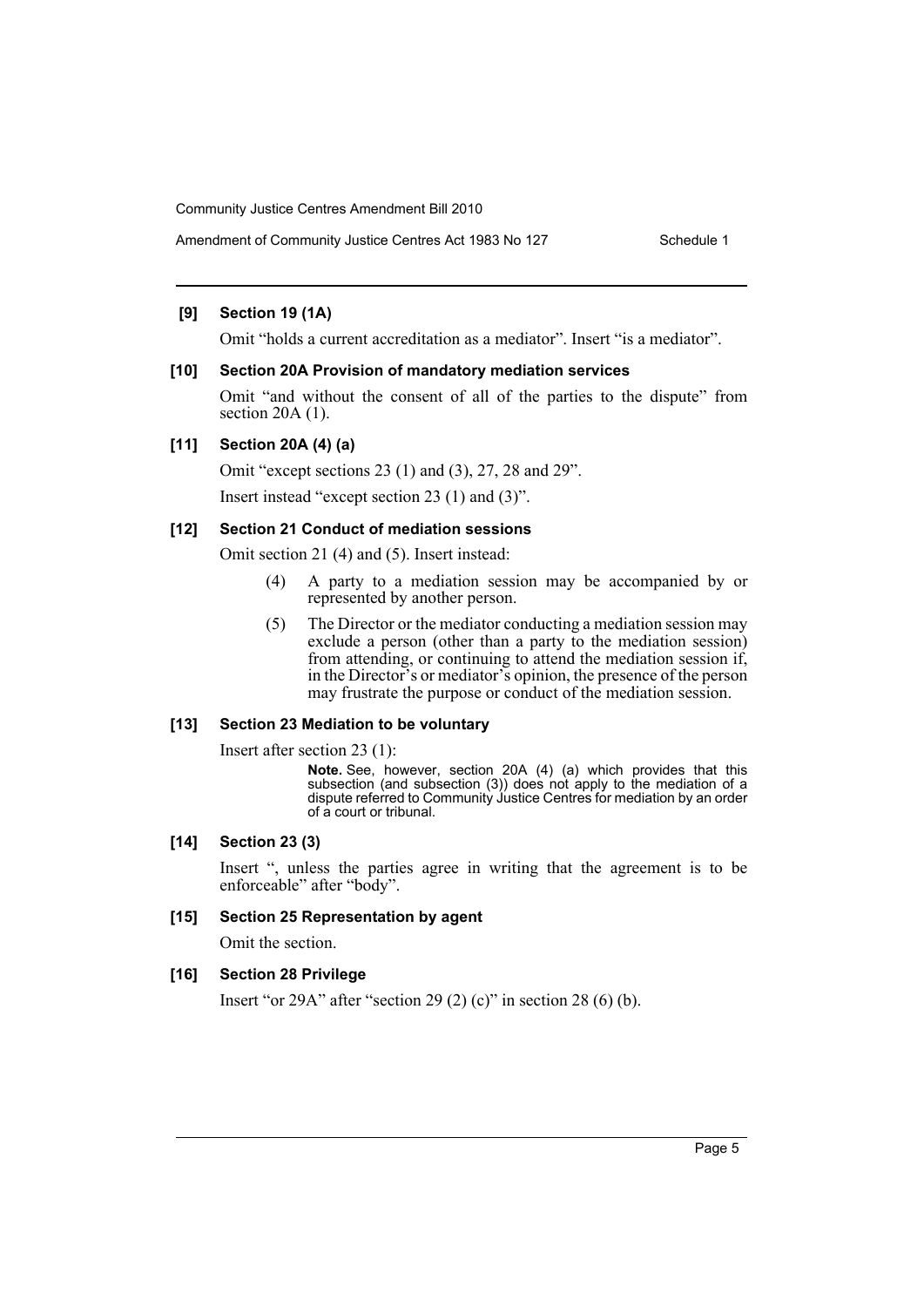Schedule 1 Amendment of Community Justice Centres Act 1983 No 127

## **[17] Section 28 (6) (b)**

Insert after the paragraph:

, or

- (c) given as evidence:
	- (i) as to the fact that an agreement the parties have agreed is to be enforceable has been reached at, or drawn up pursuant to, a mediation session, and
	- (ii) as to the substance of that agreement.

#### **[18] Section 29 Secrecy**

Insert at the end of section 29 (2) (b):

- (b1) if the disclosure is for the purposes of giving evidence:
	- (i) as to the fact that an agreement the parties have agreed is to be enforceable has been reached at, or drawn up pursuant to, a mediation session, and
	- (ii) as to the substance of that agreement,

## **[19] Section 29A Mandatory reporting**

Omit "at risk of harm". Insert instead "at risk of significant harm".

## **[20] Section 30 Power to accept appointment**

Omit the section.

**[21] Schedule 2 Mediator's oath of secrecy**

Omit "make a record of, or".

## **[22] Schedule 3 Mediator's affirmation of secrecy** Omit "make a record of, or".

## **[23] Schedule 4 Savings and transitional provisions**

Insert at the end of clause 1A (1): *Community Justice Centres Amendment Act 2010*